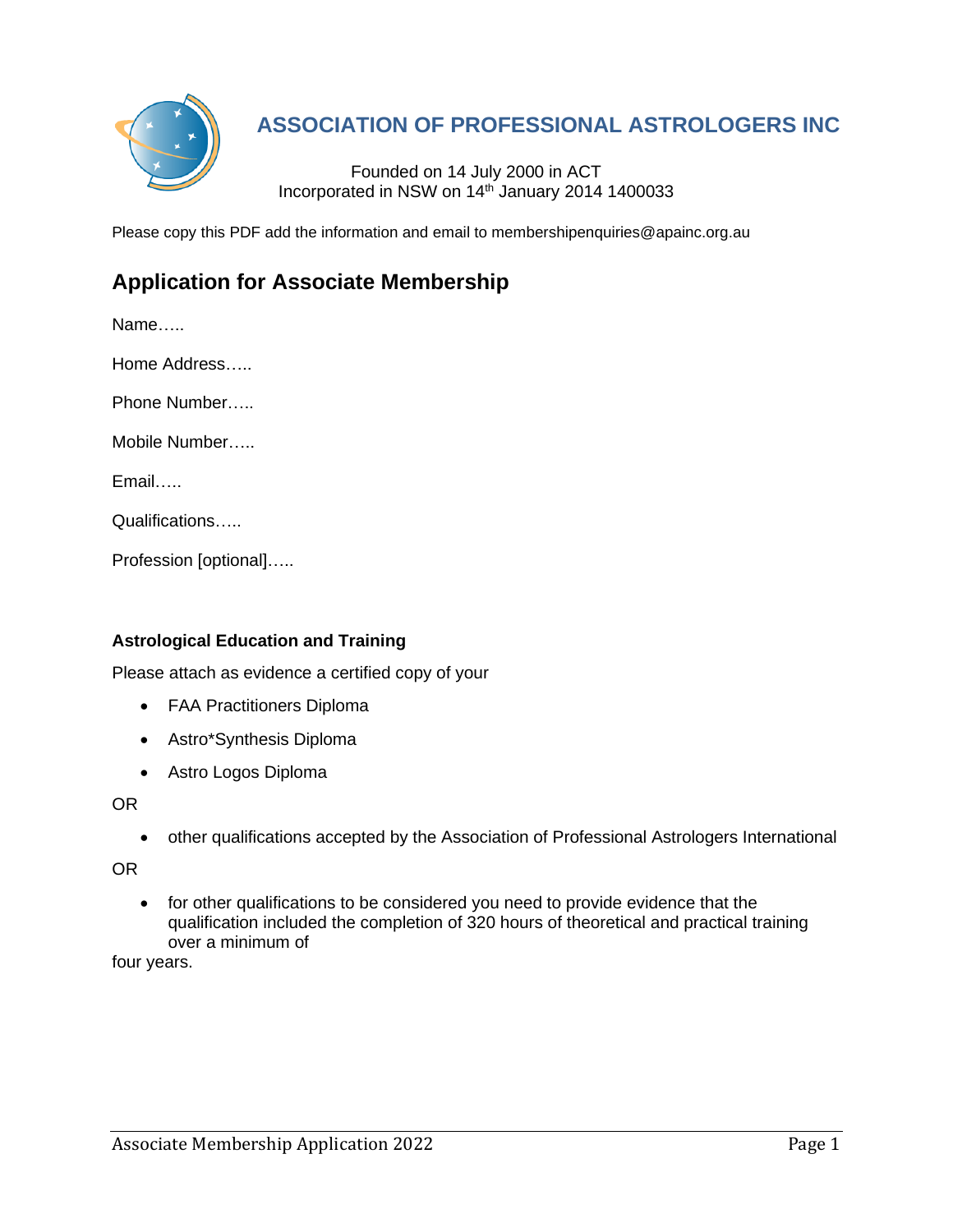# **General Counselling Theory Education**

A minimum 30 hours counselling theory is required or 38 hours if completing the online APA recommended units from Mental Health Academy, so please attach certified evidence of completion

### OR

Attach your PLAN to gain counselling theory education for the required 30 or 38 hours respectively

It is recommended that the counselling theory hours be completed before supervision takes place.

#### **Supervision**

For Professional Membership to be gained a minimum 25 hours individual/group supervision with an approved APA supervisor needs to be completed. The Membership Convenor can assist with details of approved supervisors. A reference from the main supervisor upon successful completion is also required.

• Please attach any relevant information supported by evidence of commencement/completion of supervision hours. This should include details of the supervisor and details of the dates and times of supervision.

#### **Then**

- Please attach your SUPERVSION PLAN to fully complete the required 25 hours for approval by the Standards Committee. Your plan should include:
	- o Proposed number of hours of supervision
	- o Name of Supervisor
	- o Type of Supervision [individual / group, online webinar, including number of participants]
	- $\circ$  Time frame for this to occur

*Note: a Supervision Log will be supplied by the Membership Convenor upon request and should be signed by the supervisor after each session as evidence of sessions.*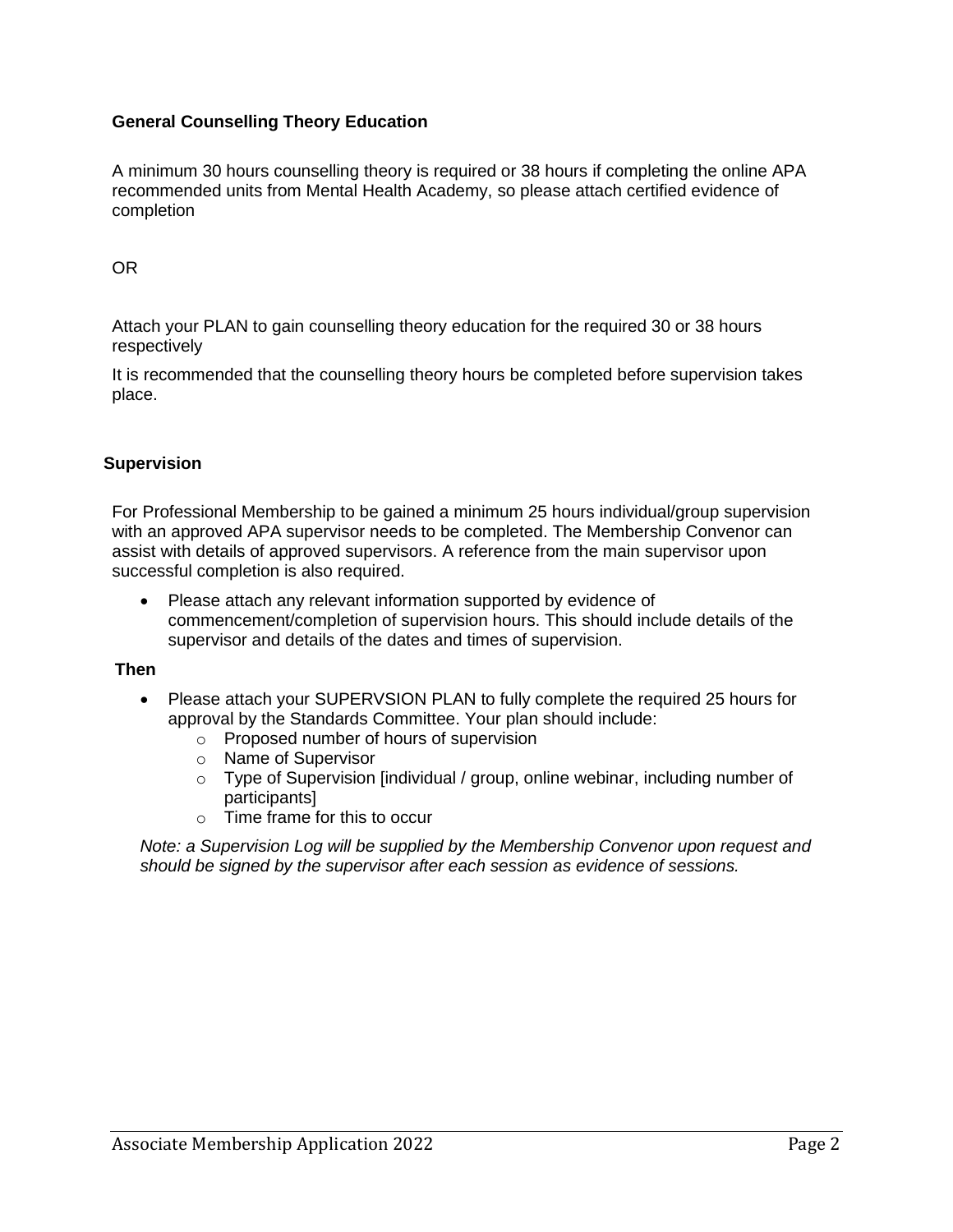# **Proposed Supervisor/s**

Name/s…..

Address/s…..

Contact Numbers…..

Qualifications…..

Approved Supervisor: APA YES/NO CAPA YES ACA YES If not, please discuss this with the Membership Convenor before proceeding

### **Previous Supervision if Undertaken with an approved APA Supervisor**

Date

Name of Supervisor/s

Type and Frequency Individual/Group, online webinar, incl. number of participants

Exact Hours

Other Comments Any other comments you may wish to make in support of your application. You may attach one additional page.